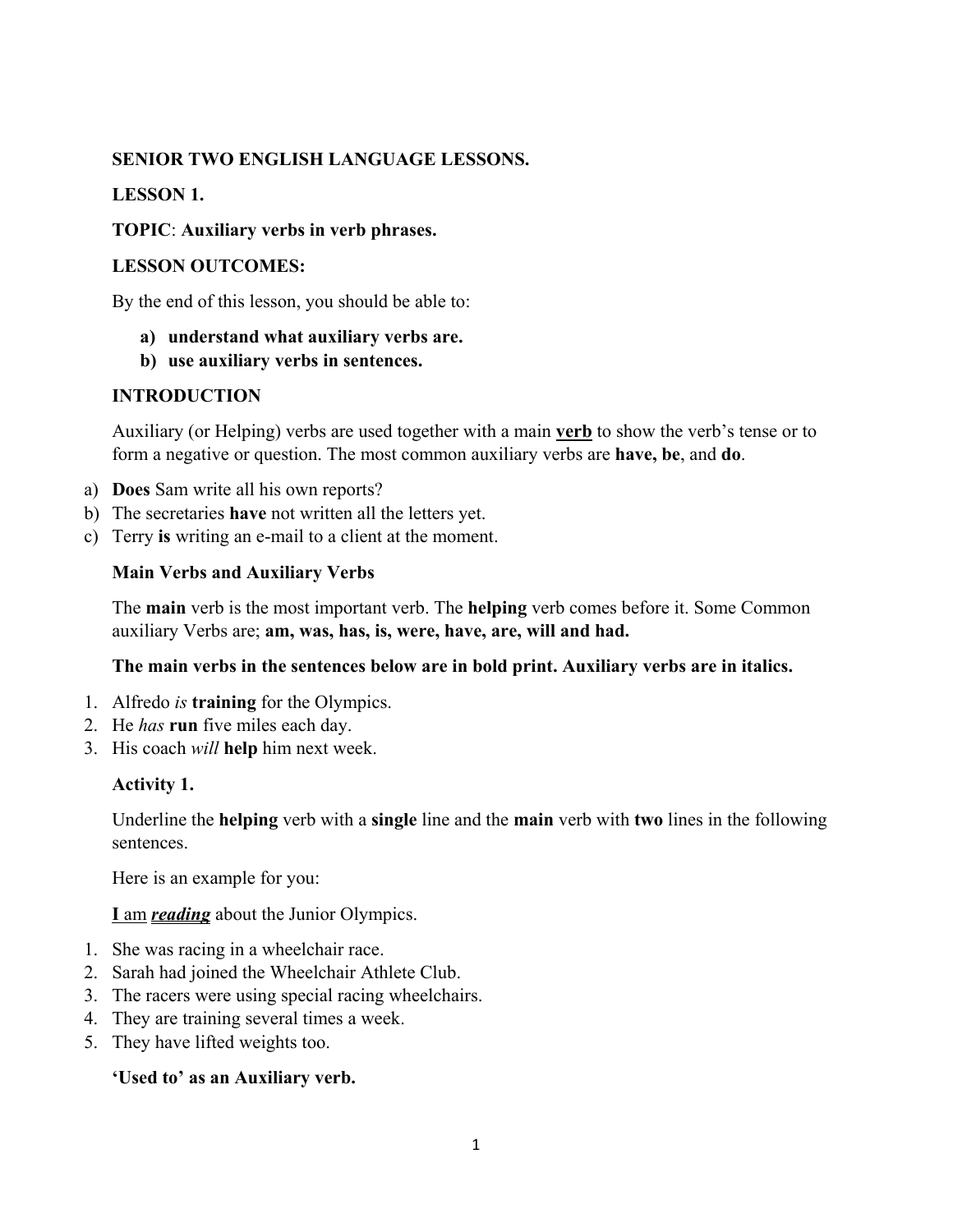**Used to** helps to form a special tense. It is used to indicate the **past** and never the **present**. Here is an example:

## **In the olden days, people used to travel everywhere on foot or on horseback**.

This tells us that people did something at different times in the past.

'**Used to'** is also used to indicate a length of time, never just one particular moment. Here is an example:

## **I used to like palm-wine, but now it gives me a headache.**

This tells us that the speaker liked something all the time in the past.

## **'Used to' meaning 'familiar with'**

**'Used to'** can also be used as an adjective to mean 'accustomed to or familiar with. For example:

The hoeing and digging soon made the clerk very tired, as he was not **used to** this sort of work.

## **Activity 2.**

With reference to the current lockdown due to COVID 19, construct five sentences about the things you used to do in the past and five sentences about the things you have now become used to doing while at home.

## **NB : Ensure that what you have written are sentences (should give complete meanings).**

# **Activity 3.**

**Write a brief description of your stay at home during the government lockdown. Use as many auxiliary verbs as possible.** 

# **Activity 4.**

Identify the auxiliary verbs in the following sentences and use them to form sentences of your own.

- 1. Jerry caught his thumb in the car door as coffee spilled from his cup onto his favorite shirt.
- 2. Jerry is always spilling things.
- 3. Since Jerry is also accident prone, he should have been drinking coffee from a mug with a lid, which would not have spilled on his favorite shirt.
- 4. If he doesn't arrive on time, he'll have to take a later flight.
- 5. Unfortunately, our dinner has been eaten by the dog.

# **Activity 5:**

(a) As you read the poem, state the importance of education.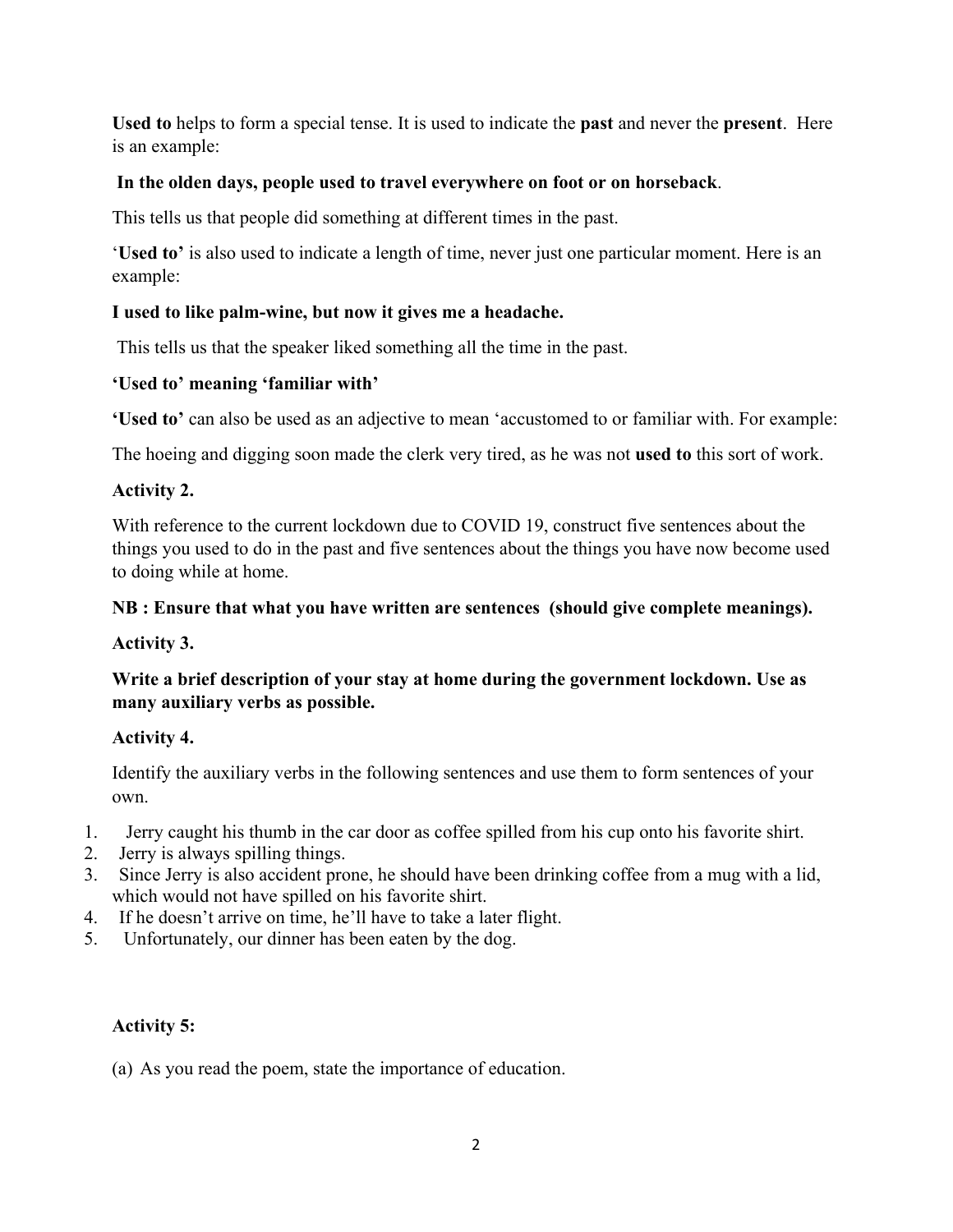### **EDUCATION**

Education my bread earner, Education my life giver, Education the source of everything.

Everywhere you go there is education, In schools there is education, In hospitals education treats the sick, Every office treasures education.

Without it there is misery, Without it there is poverty, Without it there is slavery, Without it there is no liberty.

If you want money, get education, If you want a job get education, If you want a posh car get education, If you want bread be educated.

It is a key to success,

It is a way to life,

It is a source of hope,

It is a path to eternity.

#### **By Osiine Asenath Bamureeba**

(b) There are figures of speech in this poem which give education human characteristics. List the expressions that personify education. Look over your list and explain what each expression means in the poem.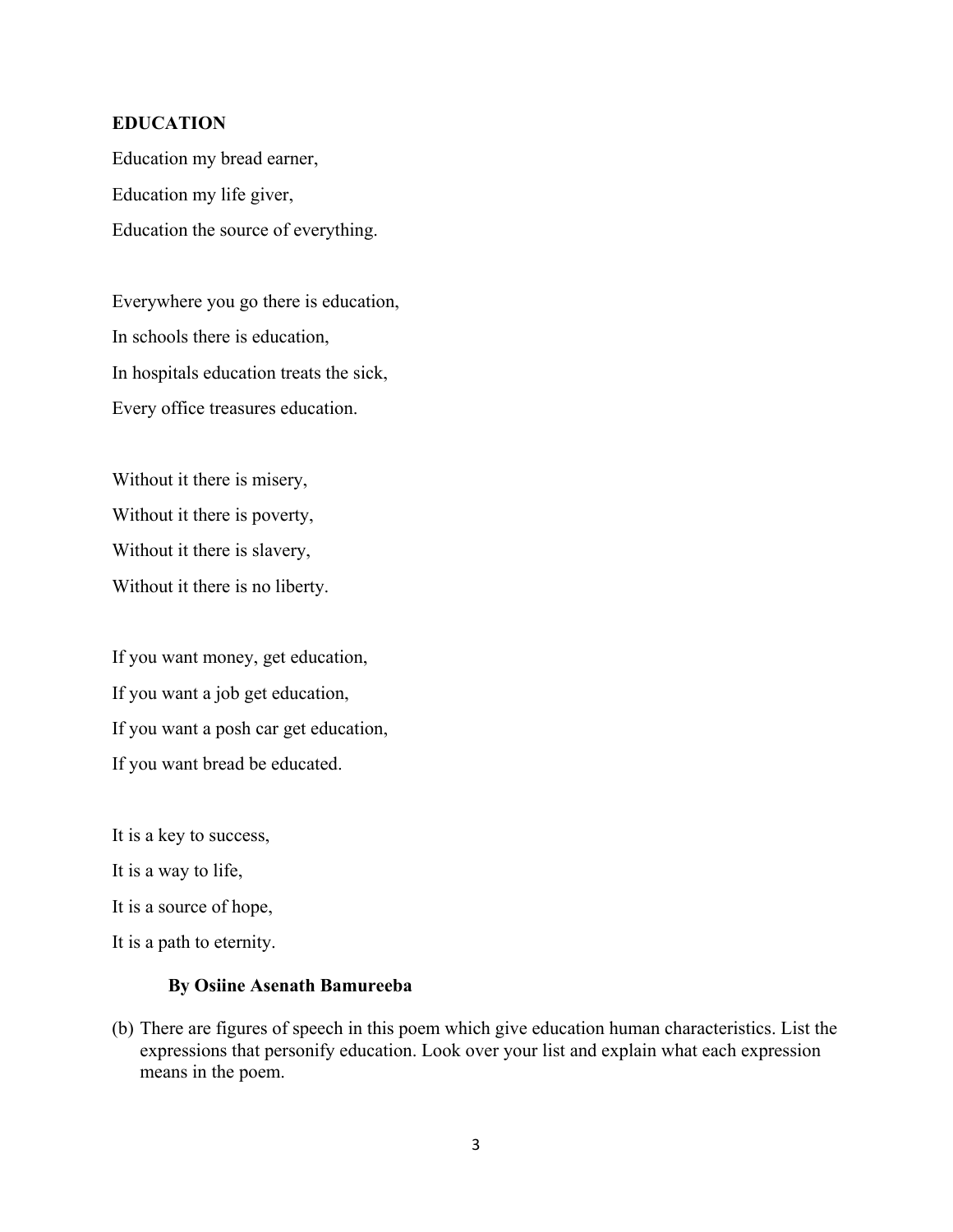*Adopted from: Teaching and studying Poetry: A guide for Teacher Trainers, Teachers and students; Editor, Connie Hab'Lyalemye*

# **Activity 6**

Create a poster advertising your own charity organization that is to help people affected by COVID 19.

# **Follow up Activity**

Imagine you are an LC1 chairman of your village. Write instructions to your community about how to avoid contracting COVID 19.

# **LESSON 2**

# **TOPIC: Descriptive Writing**

**LESSON OUTCOMES** : By the end of this lesson, you will be able to:

# **Use adjectives, adverbs, active verbs and imagery in descriptive compositions.**

Descriptive writing has got a number of purposes and can be meant for a number of audiences. The main purpose of any descriptive writing is to give readers a mental picture of what they are reading. When writing a description, you may wish to be either subjective (giving a personal point of view in which the feelings and reactions of the writer are an important part of the impression being created) or objective (standing back and trying to give a factual, unbiased account). When writing a description, we use adjectives, adverbs, action verbs and the proper tense.

# **Activity : 1.**

At the end of the current lockdown, you return to school and your English teacher asks the entire class to write something about COVID 19. **Write a description of the effect of COVID 19 in your own community.**

# **Activity 2.**

Write a short description of your home during this lockdown period and try to create a strong visual impression of what the place is like.

*You might want to use the five senses namely: sight, touch, smell, taste and hear. Remember to use long sentences to create an impression of detailed description.* 

# **Activity 3.**

# *Read and enjoy the following passage.*

After the jackal and the lion had become friends, they often used to go out hunting together. But fearing that their friendship was not going to last very long, the jackal left his den and made a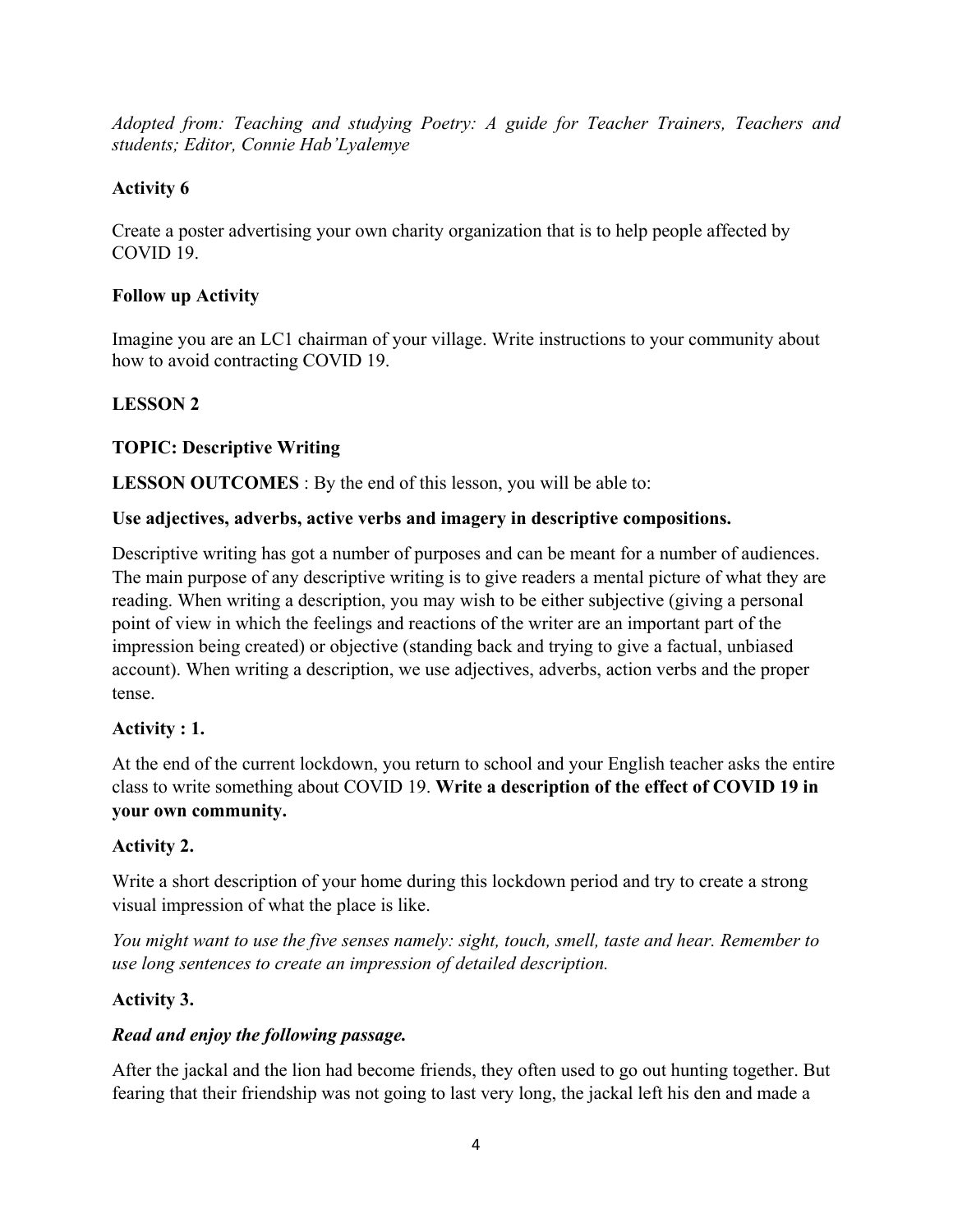house for his wife and children on top of a very high rock. This he used to climb by means of a long rope, which his wife would let down for him when he arrived back from his travels and gave a necessary *signal.*

The lion, of course, always took a lion's share of everything that he and the Jackal had captured. This sometimes made the jackal angry, especially when it was he who discovered the game and tracked it down, down and all that the lion had done was to kill it. Further, the lion had become so lazy that he would not even take the trouble to carry home his share 'Take all the best parts to my lair,' he used to say,' and then you can come back and have the worst parts for yourself'.

The jackal *resolved* to pay the lion out for this, and one day, when they had brought down a splendid lot of game the jackal took all of it to his own wife. The next morning the angry lion came to the foot of the rock and said 'just throw down your rope. I want to come up and have friendly talk'.

The jackal's wife and children were very frightened when they heard the lion's voice and they all began to *tremble.* But the *cunning* jackal had thought out what he would do.

Calling out to the lion that he would lower a rope he let down a piece of weak cord, which broke in the middle just as the lion had got halfway up down fell the lion who was killed on the rocks.

## **Activity 4. Now use the above passage to answer the following questions**.

- 1. Which sentence explains the phrase, "a lion's share of everything'?
- 2. How do you know that the jackal was cunning?
- 3. In one way, the lion was cunning, and in another, he was stupid. Explain.
- 4. How far up was the lion when the cord broke?
- 5. Explain what is meant by "a lion's share".
- 6. Give the meaning of the following words as used in the passage.
	- a) 'signal'
	- b) 'lair'
	- c) 'resolved'
	- d) 'cunning'
	- e) 'tremble'

### **Follow Up Activity:**

Imagine your village has been invaded by a swarm of locusts. Write an email to your friend describing the damage caused by the locusts to the environment.

### **LESSON 3**

### **TOPIC: Direct and Indirect Speech**

### **LESSON OUTCOMES**:

By the end of this lesson, you will be able to:

a) understand the difference between direct and reported speech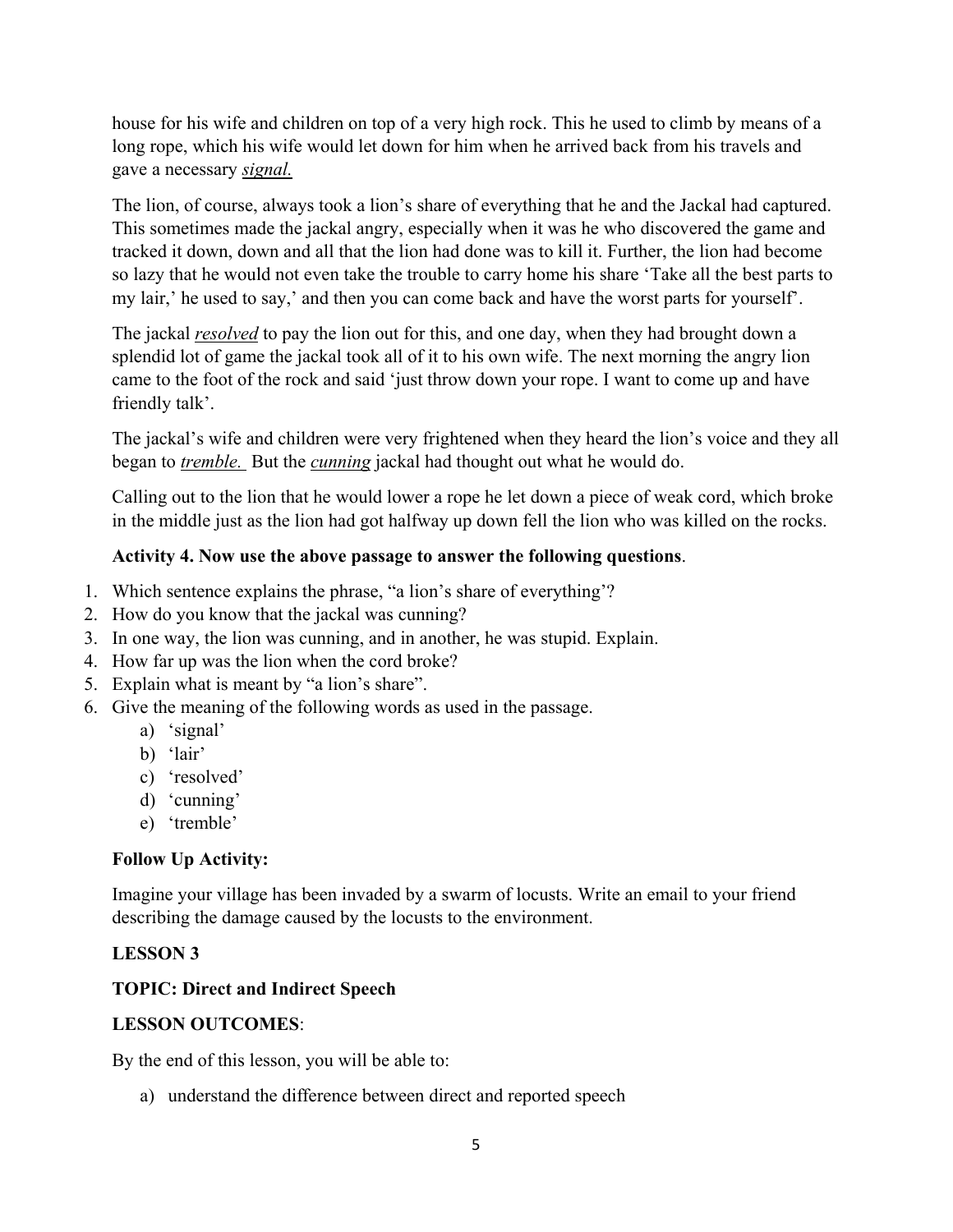- b) use speech marks to punctuate my direct speech
- c) Convert between direct and reported speech.

You will need a pen, pencil and paper.

In reported speech (sometimes called indirect speech), the words someone speaks are 'reported'; the actual words spoken are not written down. Let's look at the following sentences:

- 1. 'My favorite fruit is banana,' she said.
- 2. She said that her favorite food was banana.

 In the first sentence, the actual words spoken are written down. This is direct speech. In the second sentence, the words are reported. As the speech that is being reported happened in the past, the present tense of direct speech becomes past tense in reported speech. In this case, this means **my** becomes **her** and **is** becomes **was.**

Here are the rules that guide you when changing from direct speech to reported speech.

#### **Tense Changes in Reported Speech**

- **a) Present Simple Tense** into **Past Simple Tense**
- **b) Present Continuous Tense** into **Past Continuous Tense**
- **c) Present Perfect Tense** into **Past Perfect Tense**
- **d) Past Simple Tense** into **Past Perfect Tense**
- **e) Past Continuous Tense** into **Past Perfect Continuous Tense**
- **f) Past Perfect Tense** (The tense remains unchanged)
- **g) Will** into **Would**
- **h) Will be** into **Would be**
- **i) Will have** into **Would have**
- **j) Will have been** into **Would have been**

#### **Other Verb Form Changes in Indirect Speech**

- a) **Can** into **Could**
- b) **Could** (The verb remains unchanged)
- c) **Have to** into **Had to**
- d) **Must** into **Must/Had to**
- e) **May** into **Might**
- f) **Might** (The verb remains unchanged)
- g) **Should** (The verb remains unchanged)

#### **Changes in Time and Place in Reported Speech**

- a) *Now* turns into *then*
- b) *Today* becomes *that day*
- c) *Here* turns into *there*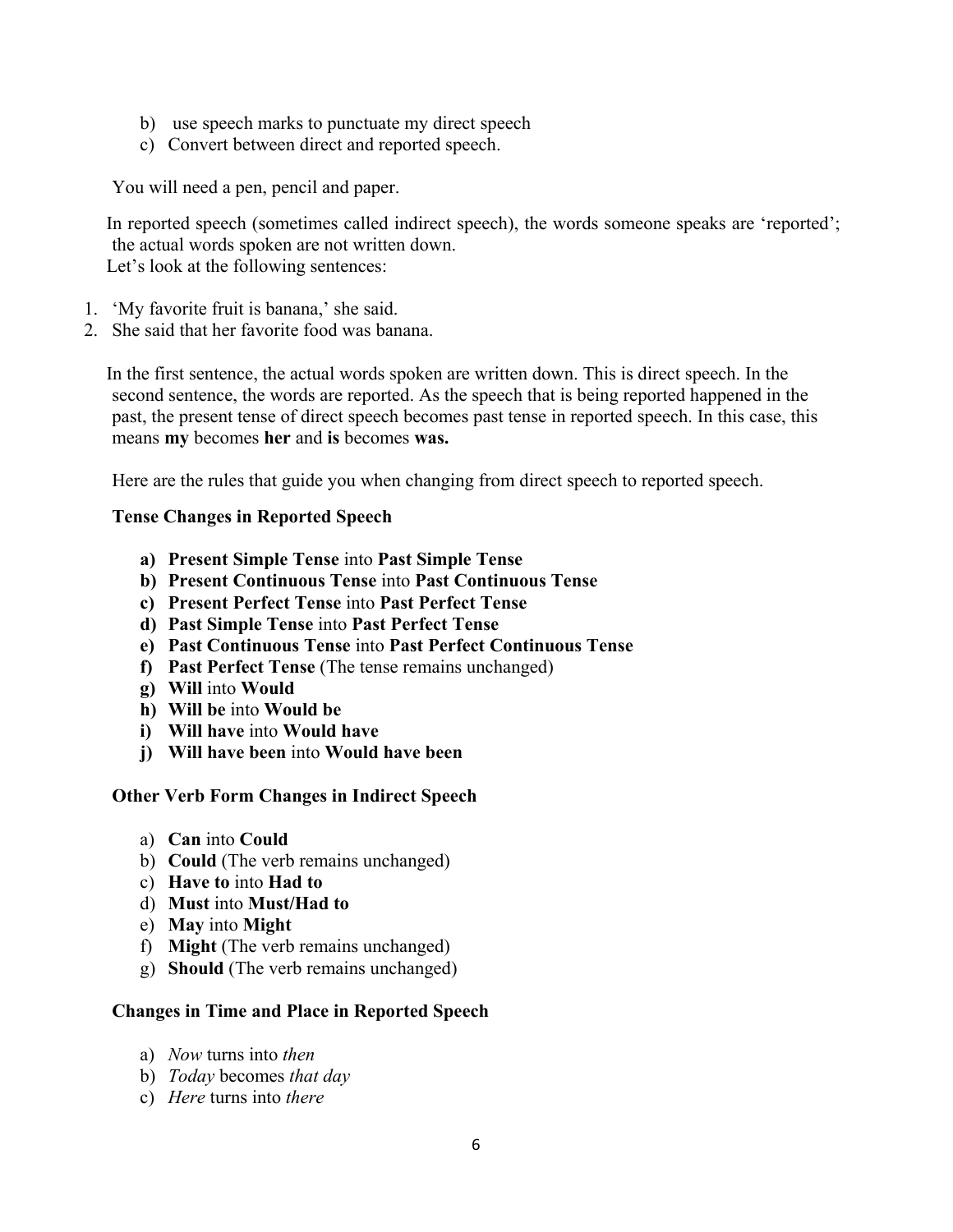- d) *This* becomes *that*
- e) *Tomorrow* becomes *the following day/the next day/the day after*
- f) *Next week* becomes *the following week/the next week/ the week after*
- g) *Yesterday* becomes *the previous day* or *the day before*
- h) *Last week* becomes *the previous week/the week before*
- i) *Ago* becomes *previously* or *before*
- j) *Tonight* becomes *that night*.

### **Introductory Verbs in Indirect Speech**

- a) Tell, say, ask
- b) Verb + that + clause: complain, deny, explain, exclaim, remark, promise, boast, inform somebody, claim, agree, suggest
- c) Verb  $+$  to  $+$  infinitive: agree, offer, refuse, demand, threaten, promise, claim
- d) Verb + indirect object + to + infinitive: advise, allow, beg, command, encourage, forbid, invite, want, instruct, permit, urge, order, remind, warn.
- e) Verb + "ing" form: admit (to), accuse somebody of, apologize for, boast about/ of, complain to somebody of, deny, insist on, suggest.
- f) Verb  $+$  how: explain to somebody.
- g) Wonder.

### **Changes of Pronouns in Reported Speech**

- a) *I* becomes *he* or *she*
- b) *we* becomes *they*
- c) *you* becomes *I*, *she*, *he*, *we*, *they*
- d) *she* remains *she*
- e) *he* remains *he*
- f) *it* remains *it*.
- g) *my* becomes *his*/*hers*
- h) *our* becomes *their*
- i) *ours* becomes *theirs*
- j) *mine* becomes *his*/*hers*

### **Activity 1.**

#### **Put the following sentences into indirect speech:**

- 1. Mr West said, "I am very tired."
- 2. He said, "I am flying to Rome tomorrow."
- 3. George said, "I have lived in this village all my life."
- 4. Helen said to me, "I hope you have enjoyed yourself."
- 5. 'I will see you tomorrow,' said Sarah.

### **Activity 2.**

### **Change the following sentences from indirect into direct Speech:**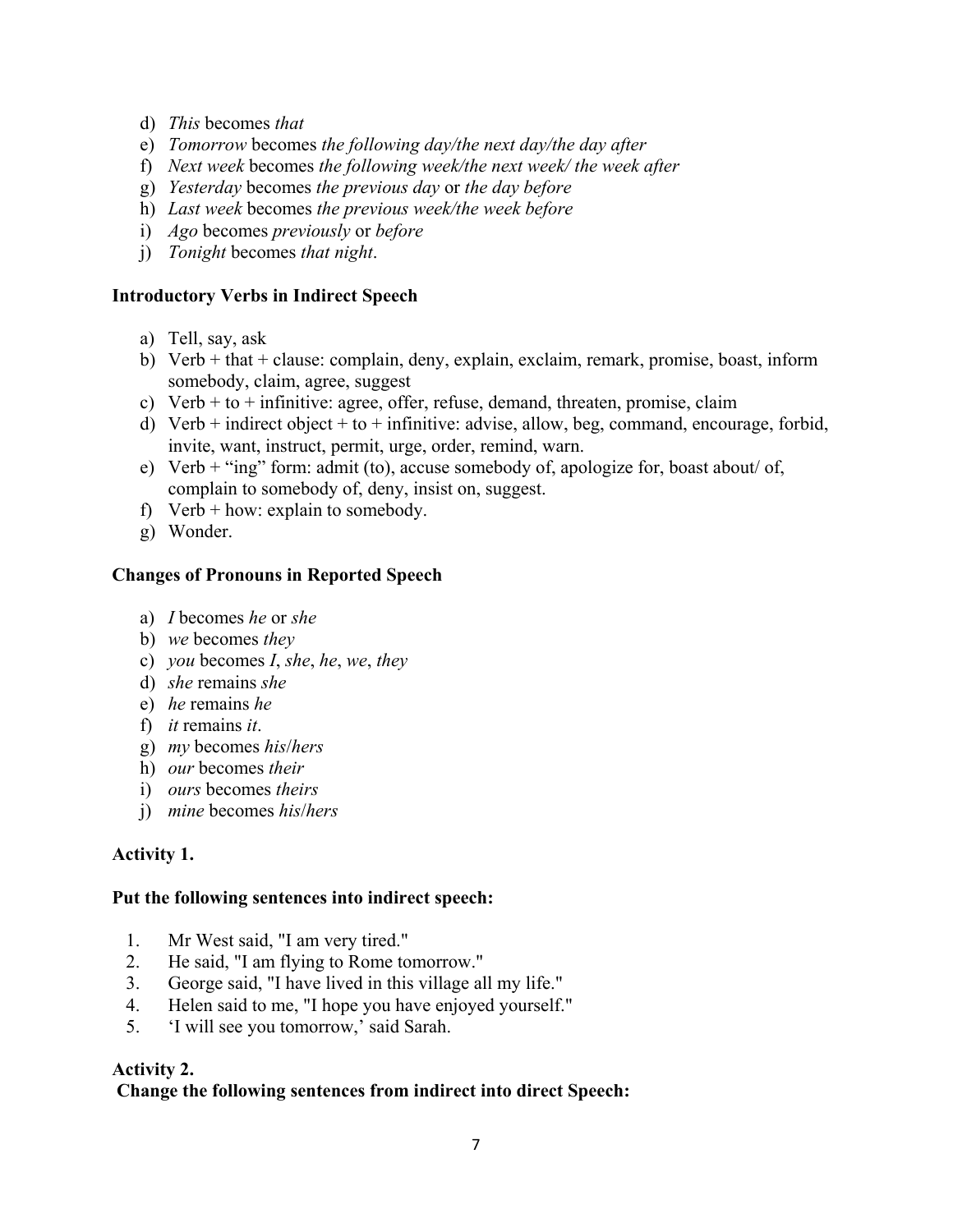- 1. He asked me if I knew the manager.
- 2. She asked me if I liked her new house.
- 3. She asked the driver to give her a lift.
- 4. Helen said that she would give up trying.
- 5. George said he would do his best.

## **Activity 3.**

Read and enjoy the passage below.

When Apire placed the gun clattering on the desk top, the policeman leaped up, eyes wide open with fear, and began backing towards the wall behind him.

'Hey, Officer,' Apire said, 'there's nothing to fear. I'm not mad, if that is what you think, I'm here only to report a crime I committed last night. Do you hear me?'

'What the hell do you mean by a crime you committed?' the cop finding his voice at last, bawled.

'I told you, didn't I? I killed a man and a woman last night. My wife and her boyfriend. I caught them in the act. I want to make a statement.'

'I'm not going to make a statement from someone who might be demented for all I know.

'Then you may lock me up and go on to investigate.'

## **Activity 4.**

### *Now answer the following questions.*

- 1. Why did the policeman leap when he saw Apire?
- 2. Describe Apire's reaction when he saw the policeman.
- 3. Why did Apire commit the crime?
- 4. Describe the policeman's attitude towards Apire.

### **Follow Up Activity**.

Imagine you have listened to or watched the president of Uganda give his weekly address about COVID 19. Write a 10 line paragraph reporting what the president has said about the government's decision to control the spread of corona virus.

### **LESSON 4**

#### **TOPIC: Active and Passive Voice**

#### **LEARNING OUTCOMES:**

By the end of this lesson, you will be able to**:** 

- 1. Understand meaning of voice
- 2. Distinguish between active and passive voice
- 3. Construct own sentences in active and passive voice.

Active voice means that a sentence has a subject that acts upon its verb.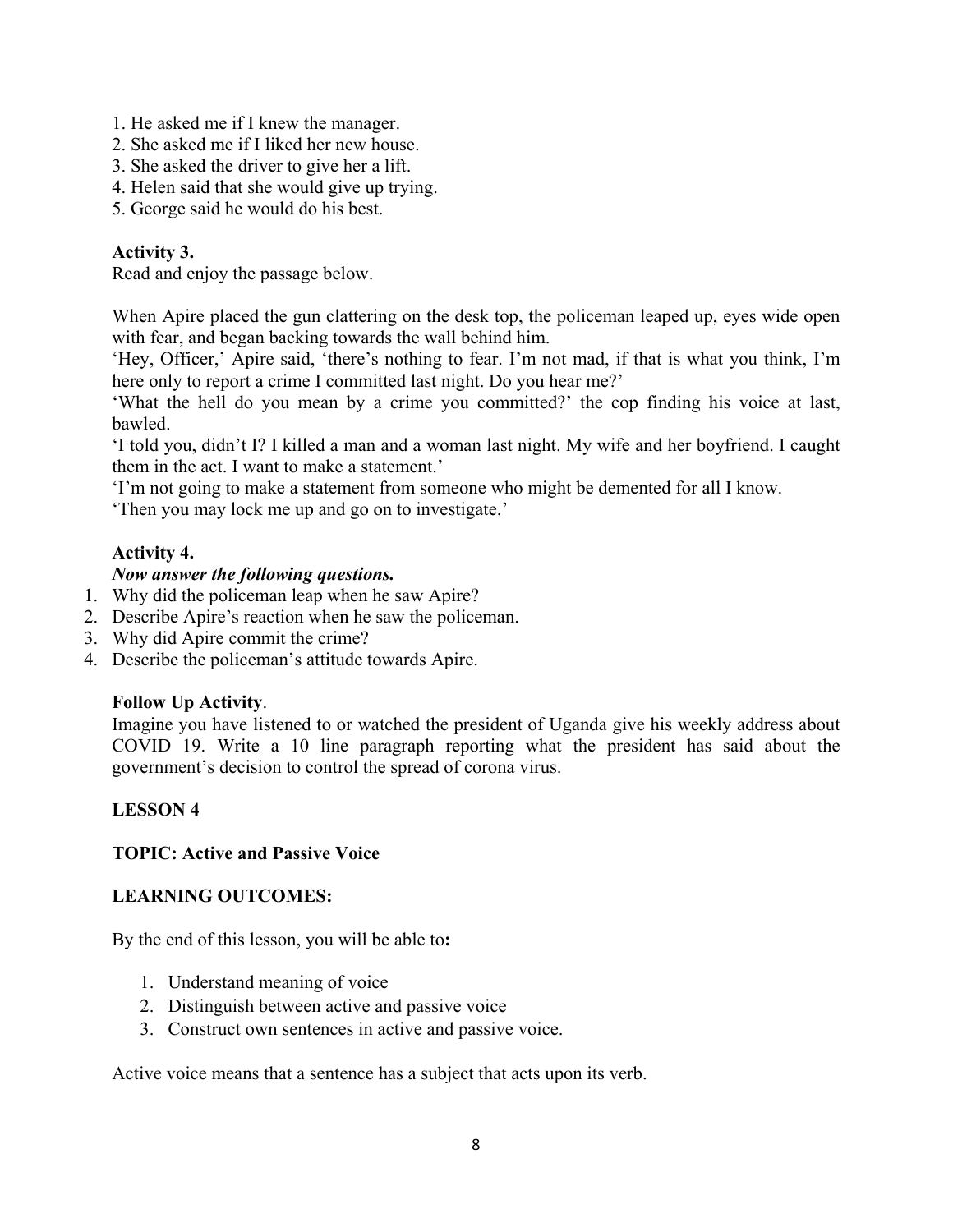Passive voice means that a subject is a recipient of a verb's action.

### **Active voice examples**

- a) Monkeys adore bananas.
- b) The cashier counted the money.
- c) The dog chased the squirrel.

All the three sentences have a basic active voice construction: subject, verb, and object. The subject *monkey* performs the action described by *adore*. The subject *the cashier* performs the action described by *counted*. The subject *the dog* performs the action described by *chased*. The subjects are doing, doing, doing—they *take action* in their sentences.

### **Passive voice**

A sentence is in the [passive voice,](https://www.grammarly.com/blog/passive-voice/) on the other hand, when the subject is acted on by the verb. The passive voice is always constructed with a conjugated form of *to be* plus the verb's past participle. Doing this usually generates a preposition as well.

#### **Passive voice examples**

- a) Bananas are adored by monkeys.
- b) The money was counted by the cashier.
- c) The squirrel was chased by the dog.

Let's take a closer look at the first pair of sentences, "Monkeys adore bananas" and "Bananas are adored by monkeys." The active sentence consists of *monkeys* (subject) + *adore* (verb) + *bananas* (object). The passive sentence consists of *bananas* (object) + *are adored* (a form of '*to be'* plus the past participle (*adored*) + *by* (preposition) + *monkeys* (subject).

### **Activity 1.**

Decide whether each of the following sentences is active or passive.

- a) The golf ball was driven down the fairway.
- b) The train crashed into the buffers.
- c) The film was released nationwide at the beginning of the month.
- d) The managing director congratulated the staff on their work.
- e) The staff were congratulated on their work by the management.

### **Activity 2.**

### *Fill in the gaps in the following sentences with an active or passive verb, whichever is correct in the context. Indicate whether the verb you have used is active or passive.*

a) The pilot (verb)…………………the signal to land.